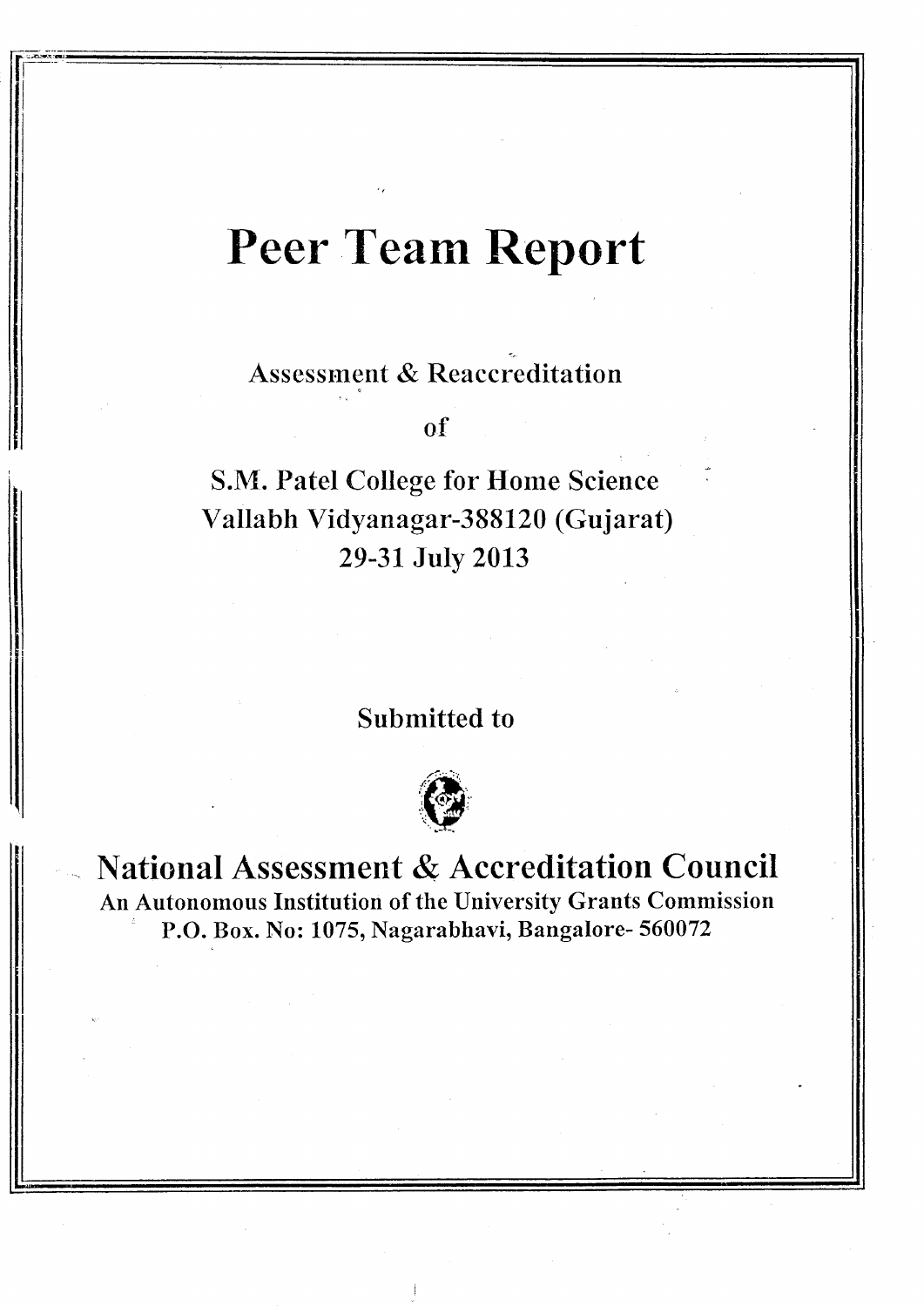

## PEER TEAM REPORT ON

Institutional Accreditation of

S.M. Patel College of Home Science

| Place: Valabh Vidyanagar                                                                         | State: Gujarat                                                                                                                                                                                                      |  |  |
|--------------------------------------------------------------------------------------------------|---------------------------------------------------------------------------------------------------------------------------------------------------------------------------------------------------------------------|--|--|
| <b>Section I: GENERAL</b>                                                                        | Information                                                                                                                                                                                                         |  |  |
| 1.1 Name & Address of the Institution:                                                           | S.M. Patel College of Home Science,<br>Vallabh Vidyanagar-388 120 Gujarat                                                                                                                                           |  |  |
| 1.2 Year of Establishment:                                                                       | 1971                                                                                                                                                                                                                |  |  |
| 1.3 Current Academic Activities at the Institution (No.):                                        |                                                                                                                                                                                                                     |  |  |
| Faculties/Schools:<br>$\bullet$                                                                  | 01                                                                                                                                                                                                                  |  |  |
| Departments/Centers:<br>$\bullet$                                                                | 04                                                                                                                                                                                                                  |  |  |
| Programmes/Courses offered:                                                                      | B.Sc. (H. Sc.) and B.Sc. (H. Se.-FSQC)<br>02:                                                                                                                                                                       |  |  |
| Permanent Faculty Members:                                                                       | 16                                                                                                                                                                                                                  |  |  |
| Permanent Support Staff:<br>٠                                                                    | 13                                                                                                                                                                                                                  |  |  |
| Students                                                                                         | 328                                                                                                                                                                                                                 |  |  |
| 1.4 Three major features in the institutional context<br>(As perceived by the Peer team):        | The only Home Science UG College in the<br>city, catering to the needs of girl students of<br>urban and nearby rural areas.<br>Centre of Potential for Excellence (CPE)<br>status in 2011.<br>Supportive management |  |  |
| 1.5 dates of visit of the peer team(A detailed visits<br>scheduled may be included as annexure): | 29-31 July 2013                                                                                                                                                                                                     |  |  |
| 1.6 Composition of Peer Team which undertook the on-<br>site visit:                              |                                                                                                                                                                                                                     |  |  |
| Chairperson                                                                                      | Dr. Bharti Singh<br>Director, Institute of Home Science,<br>Dr B.R. Ambedkar University, Khandari Campus<br>Agra-282007 (UP)                                                                                        |  |  |
| Member Coordinator<br>ŵ,                                                                         | Prof. (Dr.) Sunita Kumbhat<br>Department of Chemistry, Faculty of Science,<br>Jai Narain Vyas University,<br>Jodhpur - 342033, Rajasthan.                                                                           |  |  |
| Member<br>Æ,                                                                                     | Dr. C.T. Chakraborty<br>Principal, Thakur College of Science & Commerce<br>Thakur Village, Kandivali(E)<br>Mumbai-400 101 (Maharashtra)                                                                             |  |  |
| NACC Coordinator                                                                                 | Dr. Jagannath Patil<br>Deputy Adviser, NAAC, Bangalore.                                                                                                                                                             |  |  |

S.M. Patel College for Home Science, Vallabh Vidyanagar

 $\ddot{\phantom{a}}$ 

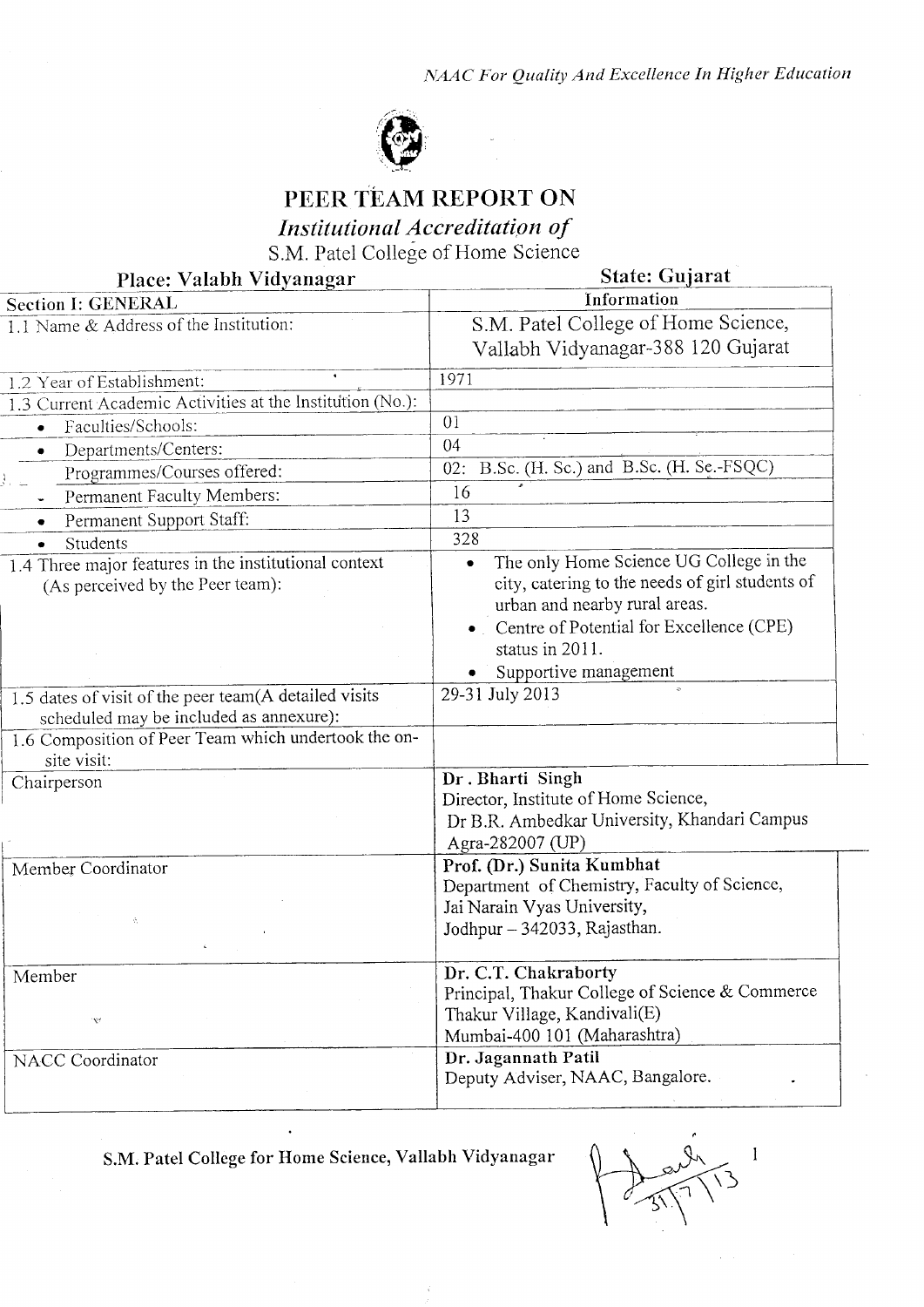| Section II: CRITERION WISE ANALYSIS                                                 | Observations(Strengths and /of weakness) on Key<br>Aspects<br>(please limit to three major ones for each and use<br>telegraphic language)( It is not necessary to indicate<br>all the three bullets each time; write only relevant<br>ones)                                        |  |  |
|-------------------------------------------------------------------------------------|------------------------------------------------------------------------------------------------------------------------------------------------------------------------------------------------------------------------------------------------------------------------------------|--|--|
| 2.1 Curricular Aspects:<br>2.1.1 Curricular Planning and<br>Implementation:         | Curriculum designed by College is accepted at<br>University level being the only college offering<br>B.Sc. (H.Sc.).<br>Faculty members represent BOS, Senate and<br>Syndicate at University level.<br>Input by faculty for syllabus of M.Sc. and Pre<br>Ph. D. course work.        |  |  |
| 2.1.2 Academic Flexibility:                                                         | B.Sc. Home Science with 04 specialization at<br>second year level.<br>B.Sc H.Sc. with Food Science & Quality<br>Control as specialization under SFS introduced.<br>Choice Based Credit System in practice.<br>PG programs are yet to be introduced.                                |  |  |
| 2.1.3 Curriculum Enrichment:                                                        | Every three years the curriculum is revised.<br>ш                                                                                                                                                                                                                                  |  |  |
| 2.1.4 Feedback on Curriculum:                                                       | Formal feedback from stakeholders.<br>×                                                                                                                                                                                                                                            |  |  |
| 2.2 Teaching-Learning & Evaluation:                                                 |                                                                                                                                                                                                                                                                                    |  |  |
| <b>Student Enrolment and Profile:</b><br>2.2.2 Catering to Student Diversity:<br>Ğ. | Sufficient publicity of courses and activities of<br>$\blacksquare$<br>College.<br>Admission as per Govt. norms.<br>Tutor-mentor system exists.<br>Socio-Economic<br>different<br>from<br>Student<br>background of the society.<br>Special facilities for differently abled girls. |  |  |
| 2.2.3 Teaching - Learning Process:                                                  | Semester wise academic calendar.<br>Lecture method is supplemented by seminar,<br>industrial trips and audio-visual presentation.<br>ICT facility available.<br>Manuals for practical courses                                                                                      |  |  |

S.M. Patel College for Home Science, Vallabh Vidyanagar

 $\overline{\phantom{a}}$  $\sqrt{13}$  $\widetilde{Z}$ 

 $\frac{1}{2}$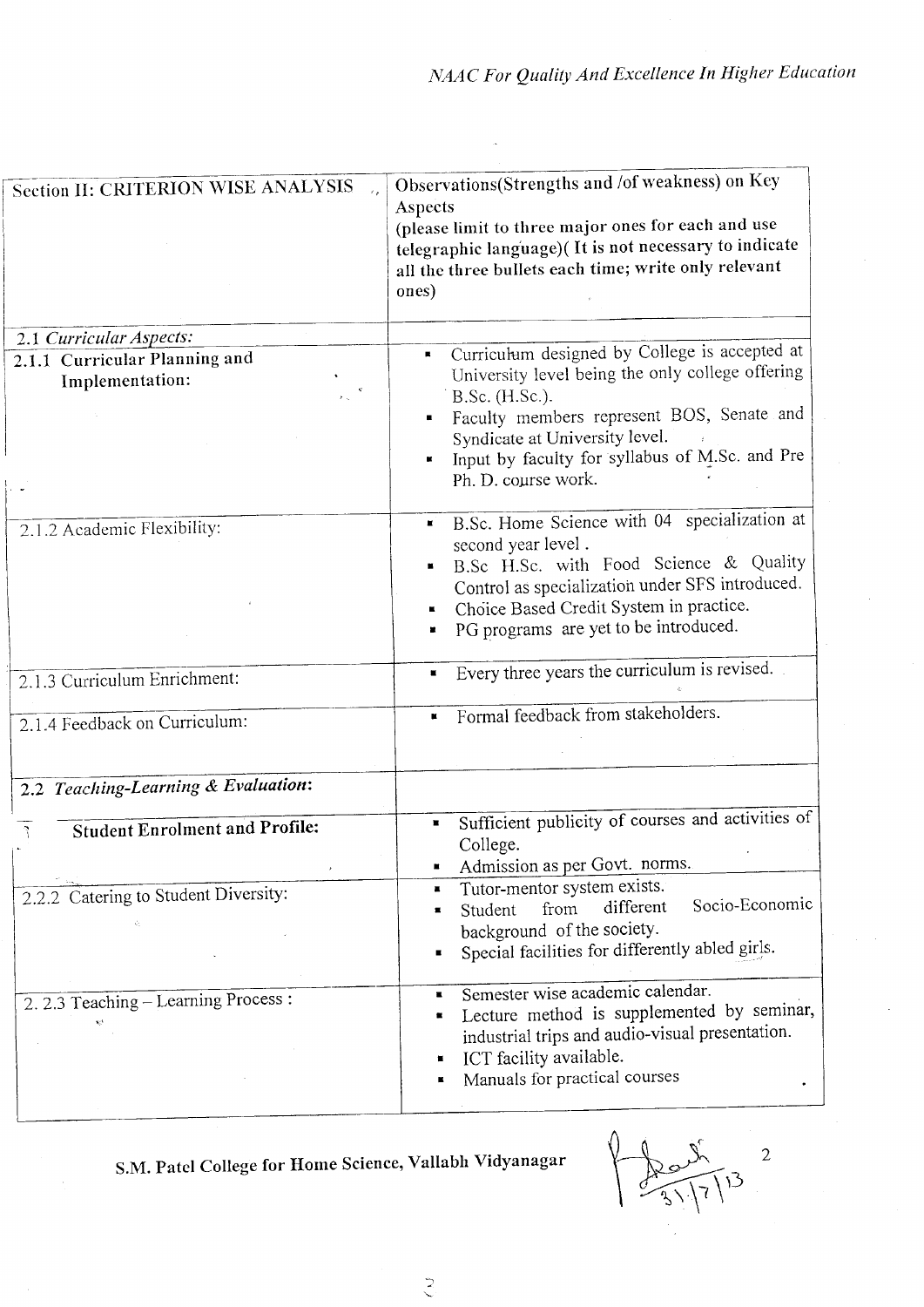|                                              | Faculty members update their knowledge by                                   |
|----------------------------------------------|-----------------------------------------------------------------------------|
| 2.2.4 Teacher quality:                       | attending seminar, workshop, refresher and                                  |
|                                              | orientation courses.                                                        |
| ٠.                                           | A good number of teachers are pursuing Ph.D.<br>u                           |
|                                              | degree.                                                                     |
|                                              | Few teachers are NET Qualified.                                             |
| 2.2.5 Evaluation Process and Reforms:        | 40% internal examination through continuous                                 |
|                                              | evaluation                                                                  |
|                                              | Internal assessment marks are displayed on<br>$\blacksquare$                |
|                                              | Notice Board and record is maintained.                                      |
|                                              |                                                                             |
| 2.2.6 Student Performance and learning       | Consistent good result.<br>к<br>Good number of students getting employed in |
| outcomes:                                    | varied fields.                                                              |
|                                              | Students are sufficiently proficient in English                             |
|                                              | language and are computer literate.                                         |
| 3 Research, Consultancy & Extension:         |                                                                             |
|                                              |                                                                             |
| 2.3.1 Promotion of research :                | Internet facility, research journals and<br>$\blacksquare$                  |
|                                              | e-journals are available.                                                   |
|                                              | Library computerized and INFLIBNET facility<br>exists.                      |
|                                              | Informal linkage with research institutes at                                |
|                                              | University level.                                                           |
|                                              | Numbers of seminars, workshops and expert                                   |
|                                              | lectures organized.                                                         |
| 2.3.2 Resource Mobilization for research:    | Management provides seed money to encourage<br>ш                            |
|                                              | research                                                                    |
|                                              | Participation of teachers in 'sandhan'<br>as<br>$\blacksquare$              |
|                                              | resource person.<br>Students are introduced to research during 6th          |
|                                              | $\blacksquare$<br>semester.                                                 |
|                                              | Basic facilities exists at college level                                    |
| 2.3.3 Research Facilities:                   | Advanced facility available at sister institution<br>×                      |
|                                              | SICART.                                                                     |
| 2.3.4 Research Publications and Awards:      | One major and three minor research projects<br>$\blacksquare$               |
|                                              | Two faculty member are recognized research                                  |
|                                              | guide                                                                       |
|                                              | Seminars / conferences attended and some                                    |
| $\mathcal{L}^{\pm}$                          | faculty members have presented papers.                                      |
| 2.3.5 Consultancy:                           | Informal consultancy.<br>$\blacksquare$                                     |
|                                              | Various extension activities are undertaken                                 |
| 2.3.6 Extension Activities and Institutional | through NSS, NCC in response to community                                   |
| Social Responsibility:                       | needs.                                                                      |
|                                              | Informative and attractive educational kits                                 |
|                                              | being prepared for outreach programs.                                       |

S.M. Patel College for Home Science, Vallabh Vidyanagar

 $\overline{\mathbf{3}}$ 

4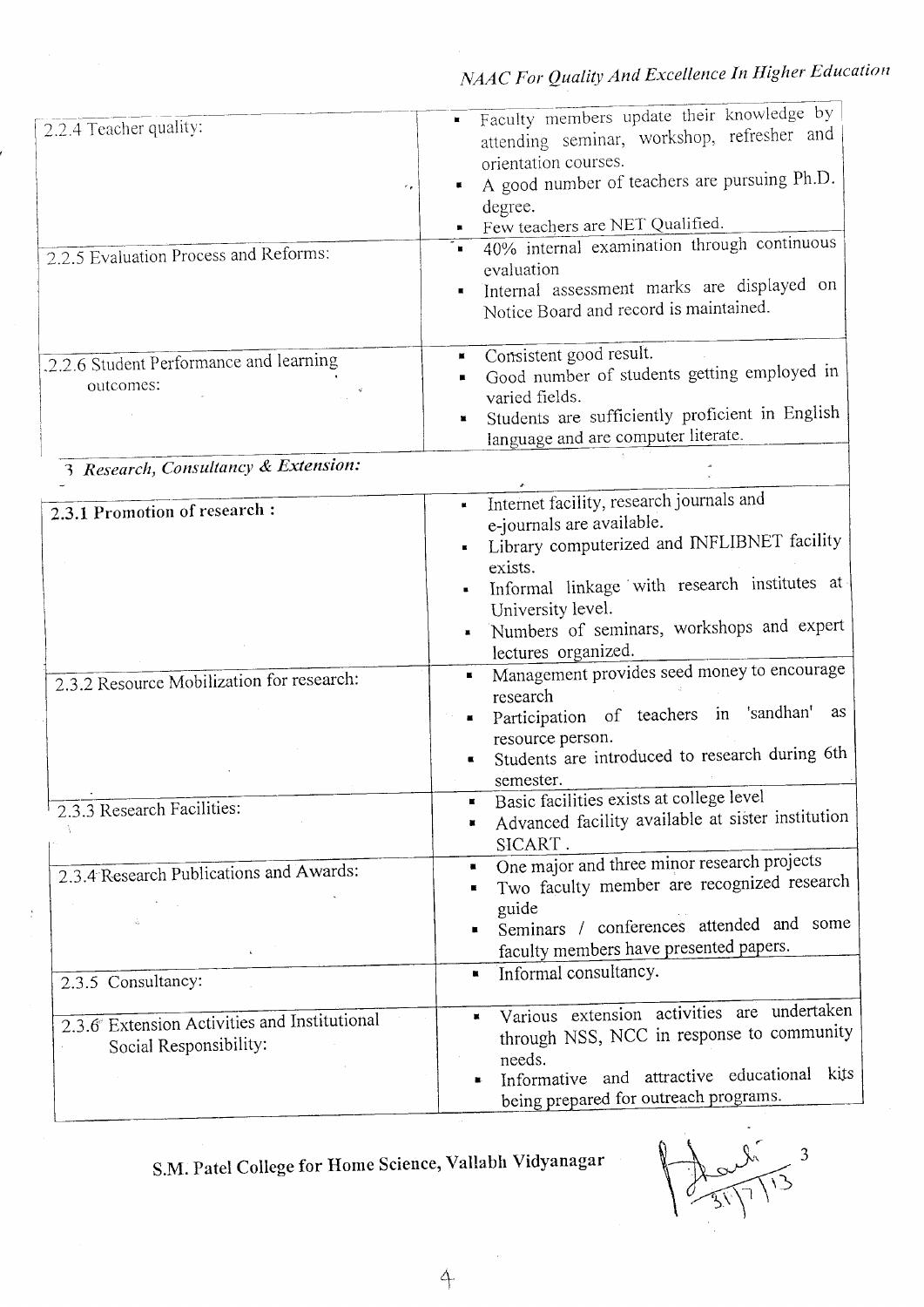| 2.3.7 Collaborations:                                      | MoU with ICDS, IGNOU and MHFW.<br>ш<br>Recognized training centre for Aaganwadi<br>$\blacksquare$<br>workers.                                                                                                                            |  |  |
|------------------------------------------------------------|------------------------------------------------------------------------------------------------------------------------------------------------------------------------------------------------------------------------------------------|--|--|
| 2.4 Infrastructure and learning Resources:<br>$\epsilon$ . |                                                                                                                                                                                                                                          |  |  |
| 2.4.1 Physical Facilities:                                 | Sufficient infrastructure for academics and<br>'Sapthdhara' activities.<br>Sufficient ICT facilities.<br>Sufficient laboratory facilities.                                                                                               |  |  |
| 2.4.2 Library as a Learning Resources:                     | Sufficient number of text books, reference<br>п<br>books, journals and magazines.<br>Well ventilated and spacious reading room.<br>Fully automated.<br>ш                                                                                 |  |  |
| 2.4.3 IT Infrastructure:                                   | More than 100 computers in college<br>ш<br>Computers with printer and LCD facility for<br>$\blacksquare$<br>teaching in all departments.<br>Wi-Fi enabled campus                                                                         |  |  |
| Z.4.2 Maintenance of Campus Facilities:                    | Well maintained.                                                                                                                                                                                                                         |  |  |
| 2.5 Student Support and Progression:                       |                                                                                                                                                                                                                                          |  |  |
| 2.5.1 Student mentoring and Support:                       | Teachers as student's mentor<br>Campus interview for placement                                                                                                                                                                           |  |  |
| 2.5.2 Student Progression:                                 | Scholarships available from the Government<br>$\blacksquare$<br>and management.<br>Remedial coaching are offered.<br>Students counseling centre,<br>Grievance<br>۰<br>Redressal Cell, Alumni association and P-T<br>association support. |  |  |
| 1.5.3 Student Participation and Activities:                | Active participation in NSS, NCC and have<br>$\blacksquare$<br>bagged awards at the inter-collegiate,<br>University and State and level.<br>Extra-curricular activities through Sapdhara.<br>×                                           |  |  |
| .6 Governance, Leadership and Management:                  |                                                                                                                                                                                                                                          |  |  |
| 2.6.1 Institutional Vision and Leadership:<br>t any<br>Ĝ.  | Vision and mission is well defined to educate<br>and empower women.<br>Effective leadership by the Principal<br>and<br>Management.<br>decentralized<br>with<br>Cohesive<br>environment<br>н<br>administration                            |  |  |
| 2.6.2 Strategy Development and Deployment:                 | Staff meetings held periodically.<br>ш<br>Active student council.<br>-∎                                                                                                                                                                  |  |  |
| 2.6.3 Faculty Empowerment Strategies                       | Staff is encouraged to participate in seminars,<br>к<br>conferences and training programs.<br>Self appraisal by staff is visible.<br>$\blacksquare$<br>Temporary staff selected by management as per<br>the guidelines of Govt.          |  |  |

 $\ddot{\phantom{0}}$ 

 $\frac{1}{2}$  =  $\frac{1}{2}$ 

S.M. Patel College for Home Science, Vallabh Vidyanagar

 $\overline{4}$  $\tilde{O}$ 

 $\overline{5}$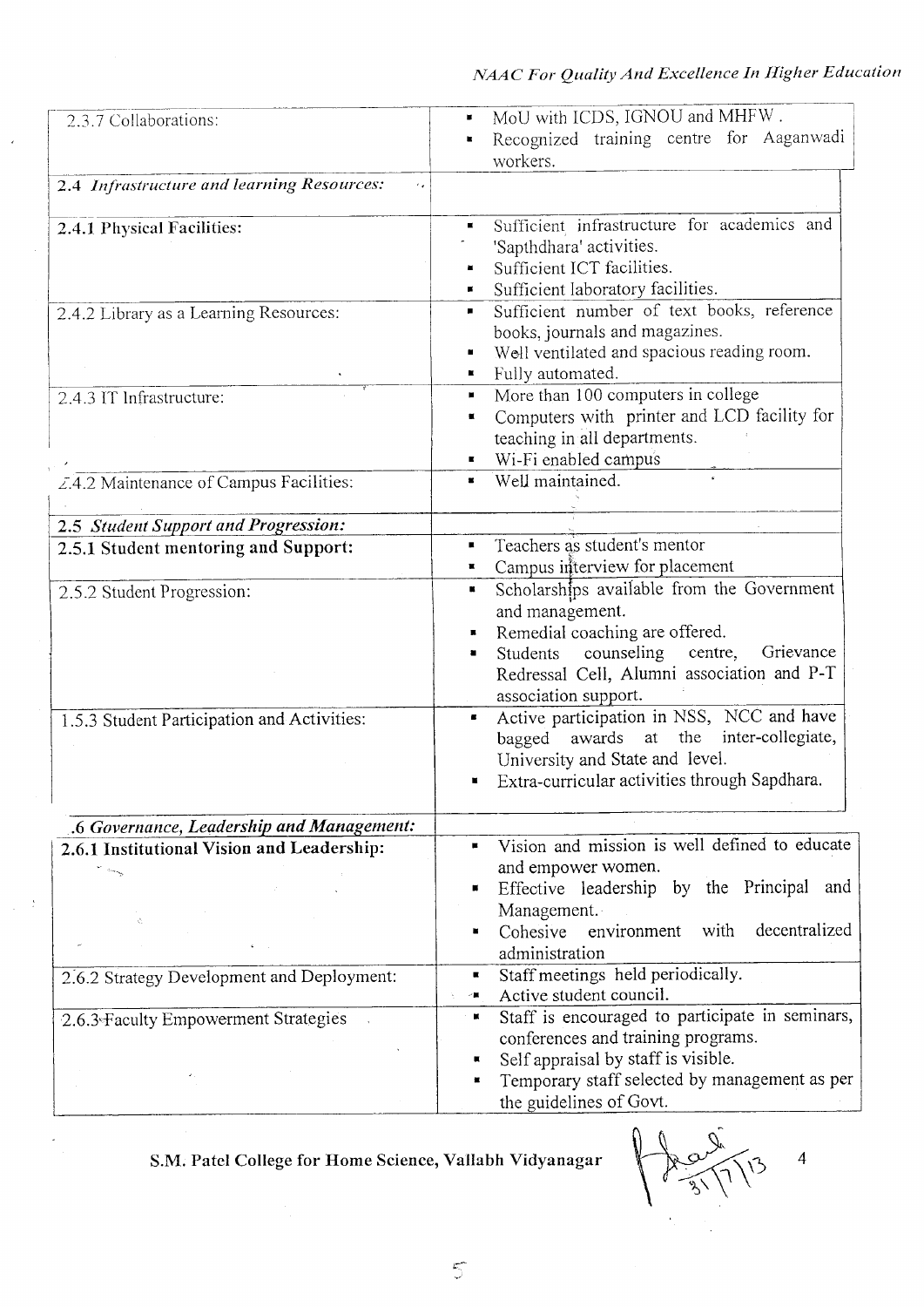| 2.6.4 Financial Management and Resource<br>Mobilization:<br>2.6.5 Internal Quality Assurance System<br>٠,<br>2.7 Innovatiions and Best Practices: | College funded by the State Government and<br>gets grants from UGC.<br>Computerized office.<br>Internal Quality Assurance cell established in<br>$\blacksquare$<br>in planning and<br>year 2007, involved<br>implementation of academic improvement<br>programs. |  |  |
|---------------------------------------------------------------------------------------------------------------------------------------------------|------------------------------------------------------------------------------------------------------------------------------------------------------------------------------------------------------------------------------------------------------------------|--|--|
|                                                                                                                                                   |                                                                                                                                                                                                                                                                  |  |  |
| 2.7.1 Enviornmental Consciousness                                                                                                                 | Active Eco Club involving students and<br>teachers.<br>Preparation and use of vermi compost is in<br>practice.<br>Rain water harvesting and use of solar energy<br>yet to be implemented.                                                                        |  |  |
| z.7.2 Innovations                                                                                                                                 | Innovative methods for community teaching<br>Training to weaver about natural dyes.                                                                                                                                                                              |  |  |
| 2.7.3 Best Practices                                                                                                                              | Semester system with CBCS pattern followed.<br>×<br>Academic freedom for research.<br>Person academic counseling.<br>Participation in 'SCOPE'.                                                                                                                   |  |  |
| Section III: OVERALL ANALYSIS                                                                                                                     |                                                                                                                                                                                                                                                                  |  |  |
| 3.1 Institutional Strengths:                                                                                                                      | Proactive management<br>ш<br>Good infrastructure.<br>Add-on courses compliments the core subjects.                                                                                                                                                               |  |  |
| 3.2 Institutional Weakness:                                                                                                                       | Inadequate Sports facilities.<br>ĸ<br>No formal consultancy and collaboration.<br>٠<br>Research output in the form of good research<br>$\blacksquare$<br>articles is to be strengthened.                                                                         |  |  |
| 3.3 Institutional Opportunities:                                                                                                                  | Coaching for Competitive examinations.<br>Faculty to enhance their qualification.<br>Career oriented certificate and add-on courses<br>along with UG options.<br>Establishment of DELL language laboratory.<br>$\blacksquare$                                    |  |  |
| 3.4 Institutional Challenges:                                                                                                                     | Developing Institutional-Industry linkages.<br>п<br>Developing research culture and motivating<br>٠<br>teachers to complete Ph.D. and take up more<br>research projects.<br>Enrich teaching-learning process and secure<br>placement opportunity for students.   |  |  |

S.M. Patel College for Home Science, Vallabh Vidyanagar

 $\sqrt{3}$  5